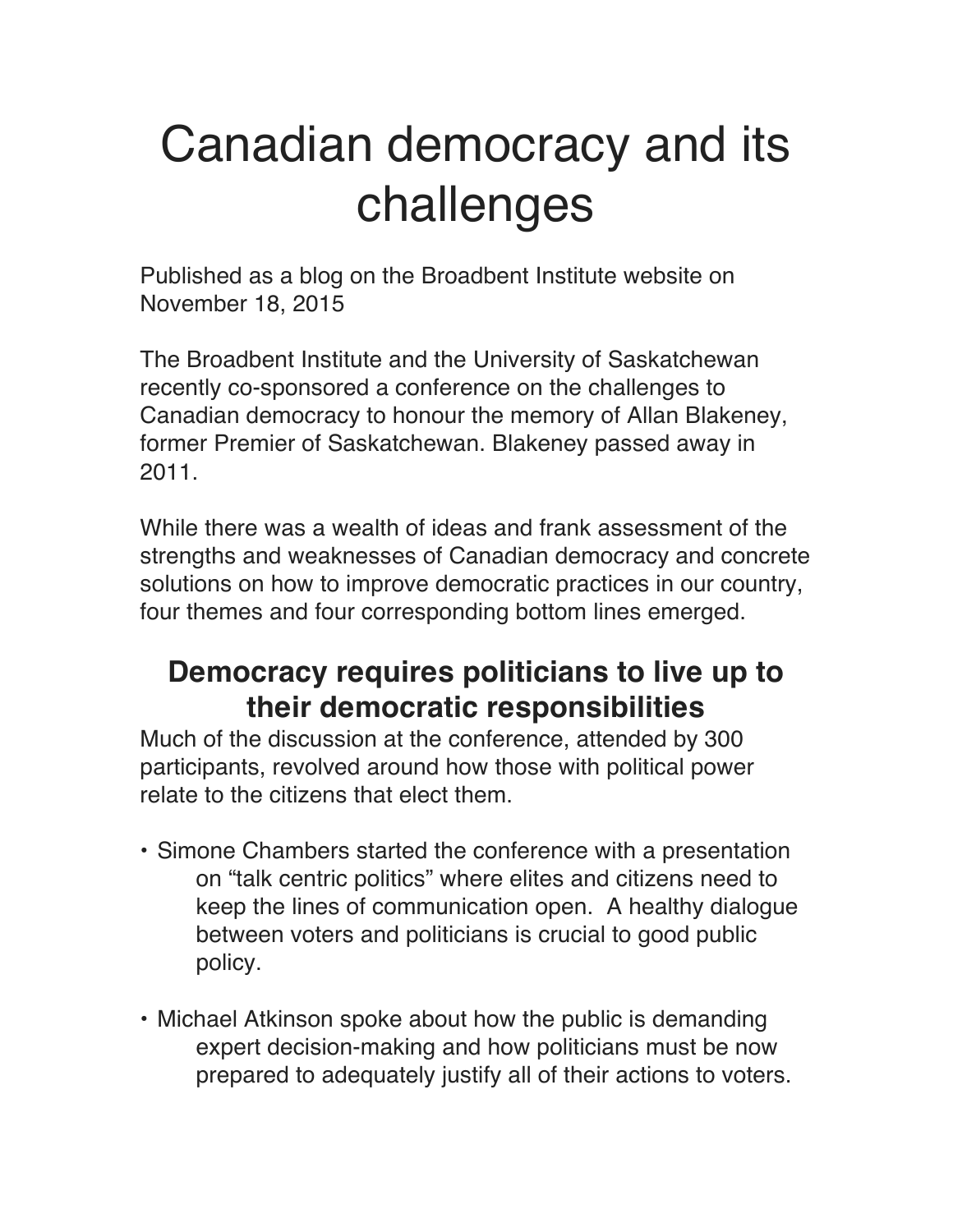- Dwight Newman argued that the notwithstanding clause in the constitution is a legitimate democratic check on judicial power and forces politicians to take the lead on important issues. He said that the clause could be necessary in cases where judges go too far, like if Supreme Court tried to force the privatization of health care.
- Greg Marchildon argued that the technical advice received by politicians from bureaucrats is "not the whole story." A creative tension between how politicians interpret the popular will of citizens and the expert advice they receive is the essence of parliamentary government.
- Roy Romanow explained the difficult circumstances that forced the Blakeney government to nationalize a significant portion of Saskatchewan's potash industry during the 1970s. In trying times, he argued that politicians should rely on "pragmatic idealism" to fulfill their duty to serve the best interests of citizens.

The bottom line: Democracy is not only about how citizens vote; it is about how politicians act once in power. Politicians have the democratic responsibility to act with integrity and to find ways to respond to citizens' concerns throughout the policy-making process.

### **Democracy needs equality**

Several speakers talked about the relationship between equality and democracy.

• Broadbent Institute Fellow Alex Himelfarb argued that austerity is not about fiscal responsibility. Rather, it is about tax cuts and replacing the pursuit of social justice with managing expectations about what governments can accomplish. He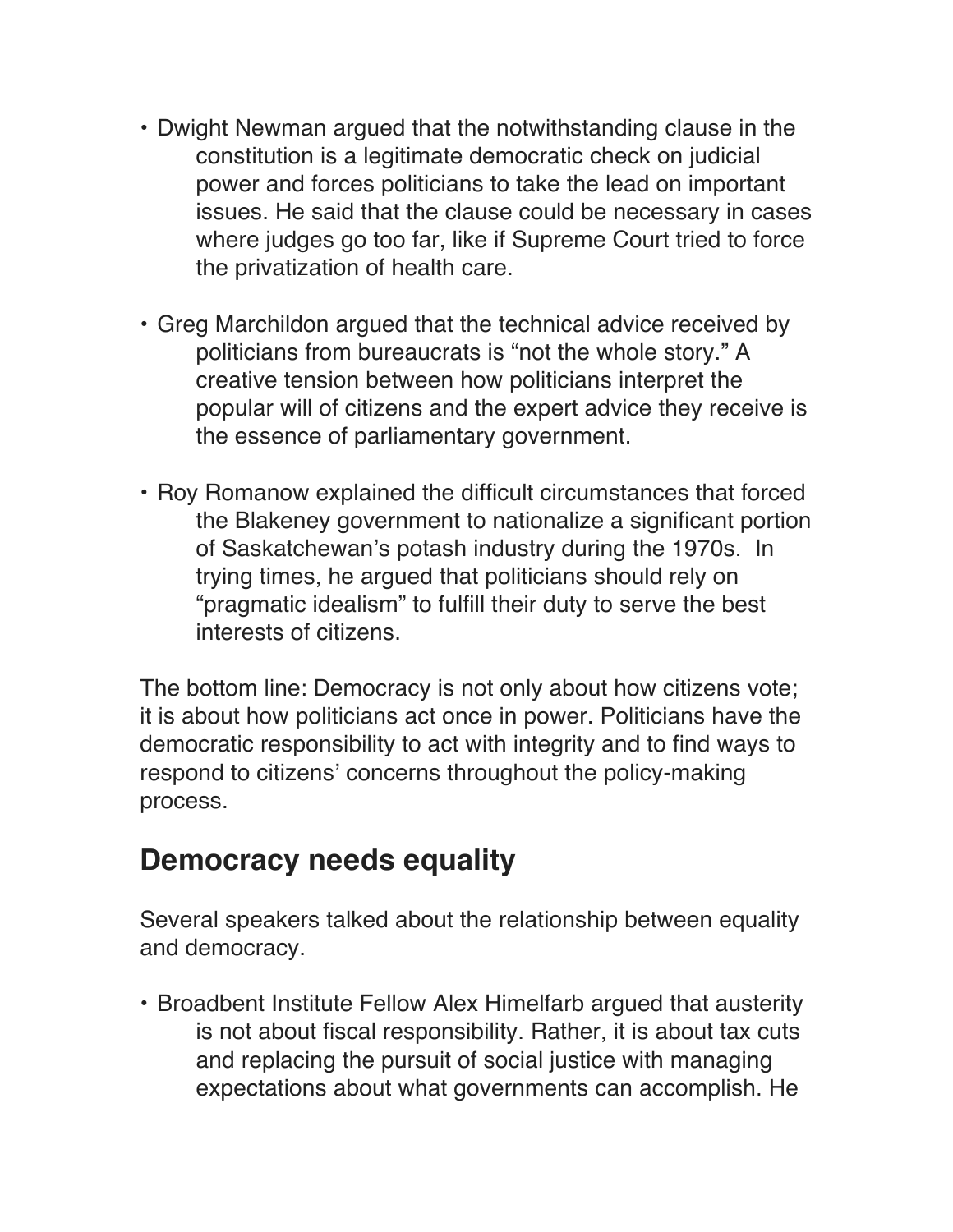firmly asserted that we will not turn around the conversation on democracy until we get away from the tax cutting and austerity agenda.

- Nelson Wiseman spoke to the conference on the important role that social democrats and social democratic ideology played in the construction of Canada's welfare state. He further contended that social programs provide a basic material well-being that is important for the functioning of Canadian democracy.
- David McGrane contended that the legacy of Allan Blakeney is greater equality in Saskatchewan and providing improved opportunities for citizens to participate in democracy. When Blakeney was working to create a more equal society, he was also working to create a more democratic society.

Bottom line: In an unequal society, citizens do not have the material well-being or the security to actively participate in democracy. An unequal society encourages citizens to 'check out' of politics and leave politics up to the elites who possess knowledge, money, and privilege.

### **We cannot have democracy without diversity**

Many presenters at the conference noted that discussions of democracy must take place at the same time as discussions about diversity in politics.

• Melanee Thomas argued that a society cannot be democratic if it continually attempts to justify the overrepresentation of men in politics compared to the underrepresentation of women. She contended that the real reason why there are less women than men in politics is that parties simply do not nominate enough women.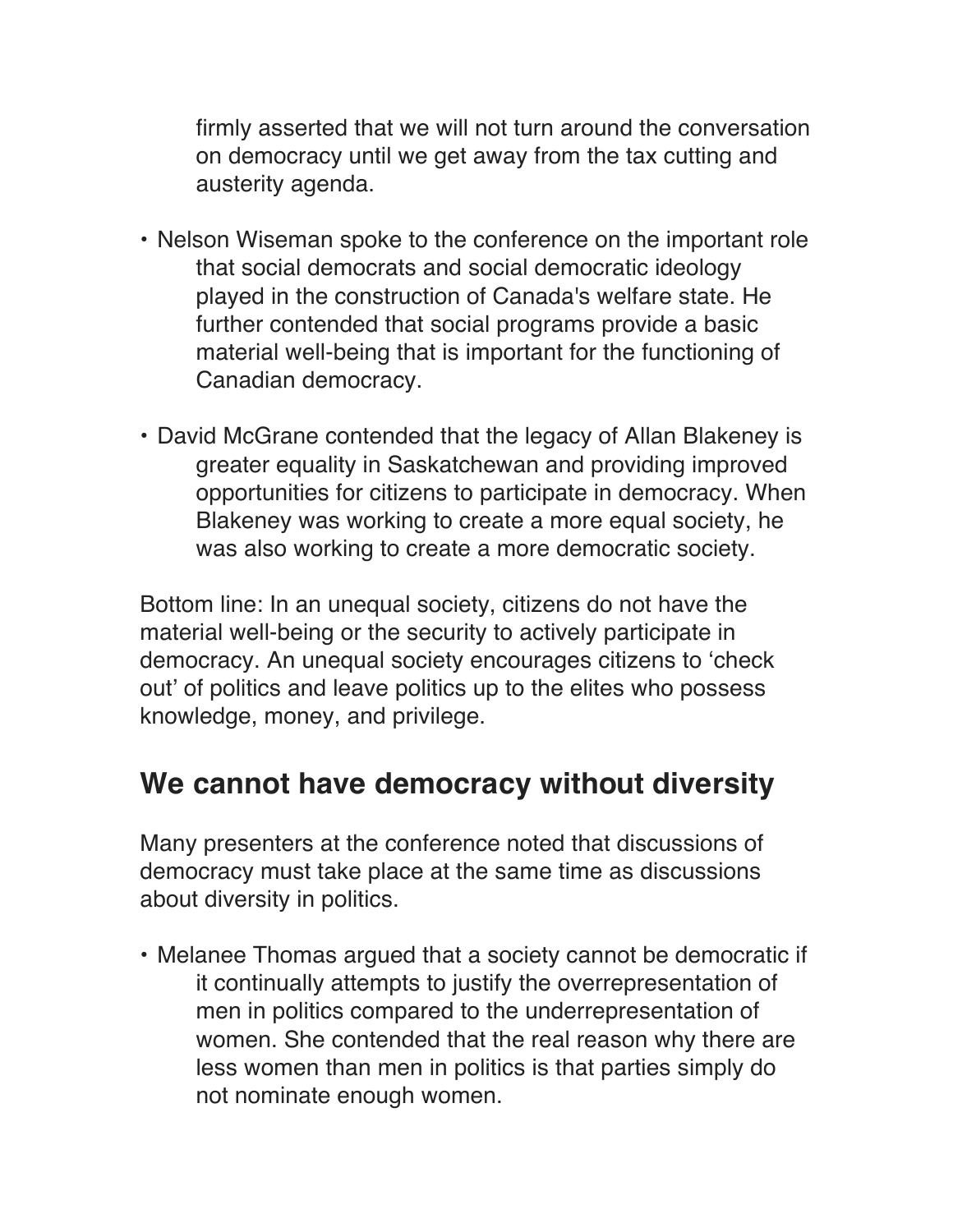- Katherine Walker spoke about the need for democratic societies to respect the rights of their Indigenous citizens. She explained that transforming Canada's federal structures could open up opportunities for reconciliation between Aboriginals and non-Aboriginals.
- Reg Whitaker pointed out that democracies need healthy debate on religious accommodation and religious freedom. Democratic dialogue is the best way to adjudicate religious conflict within society.
- John Whyte argued that, while majorities can be slow to redress historical injustice, respect for Canada's diversity demands serious redress. Finding ways to respect and accommodate diversity is the true test of Canadian democracy.
- Hugo Cyr contended that respect for democratic diversity entails finding a common understanding of federalism between Quebec and the rest of Canada. Doing so requires recognition that the primary function of federalism is the allowance of autonomy for individual units within the collective whole.

Bottom line: If Canada's strength is its diversity, our democracy must be structured to reflect that diversity. Opportunities abound to recognize and valourize our diversity, but we must seize them.

#### **Election administration matters**

A couple of presenters spoke about how the intricacies of election administration affect the health of our democracy.

• John Courtney noted that, on balance, independent electoral boundaries commissions work well in Canada. However, to